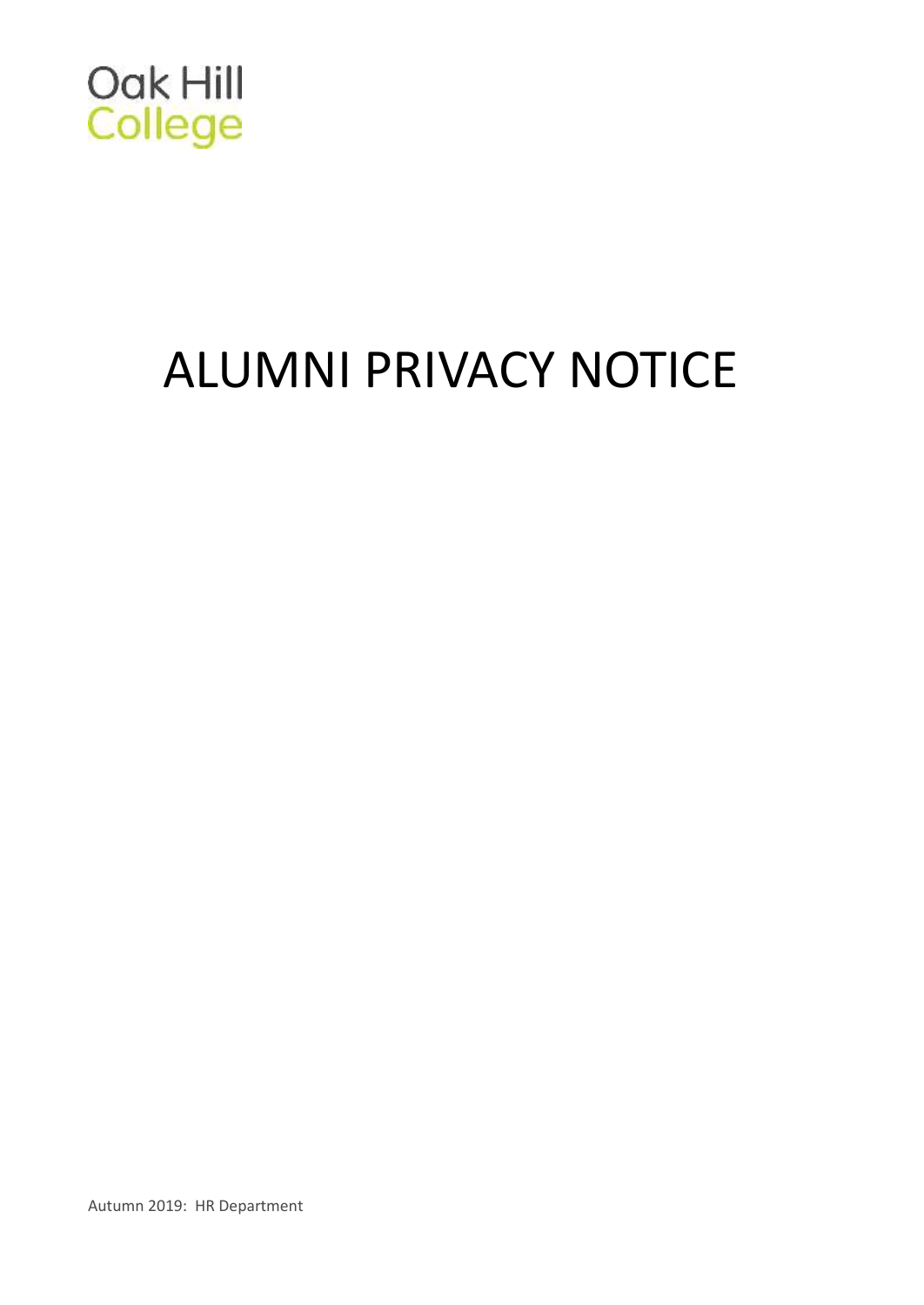# **Contents**

| 1. | Aim of Privacy Notice                                                       | 1              |
|----|-----------------------------------------------------------------------------|----------------|
|    | 2. Oak Hill College responsibilities & legal basis for processing your data | $\mathbf{1}$   |
| 3. | Where does Oak Hill collect the data from                                   | 1              |
|    | 4. What information do we collect about you?                                | $\overline{2}$ |
|    | 5. How we use your personal information                                     | $\overline{2}$ |
| 6. | Protecting your data & sharing data with third parties                      | 3              |
|    | 7. How long we keep your information                                        | $\overline{4}$ |
|    | 8. Your rights & how to contact us                                          | $\overline{4}$ |
| 9. | <b>Document Control</b>                                                     | 5              |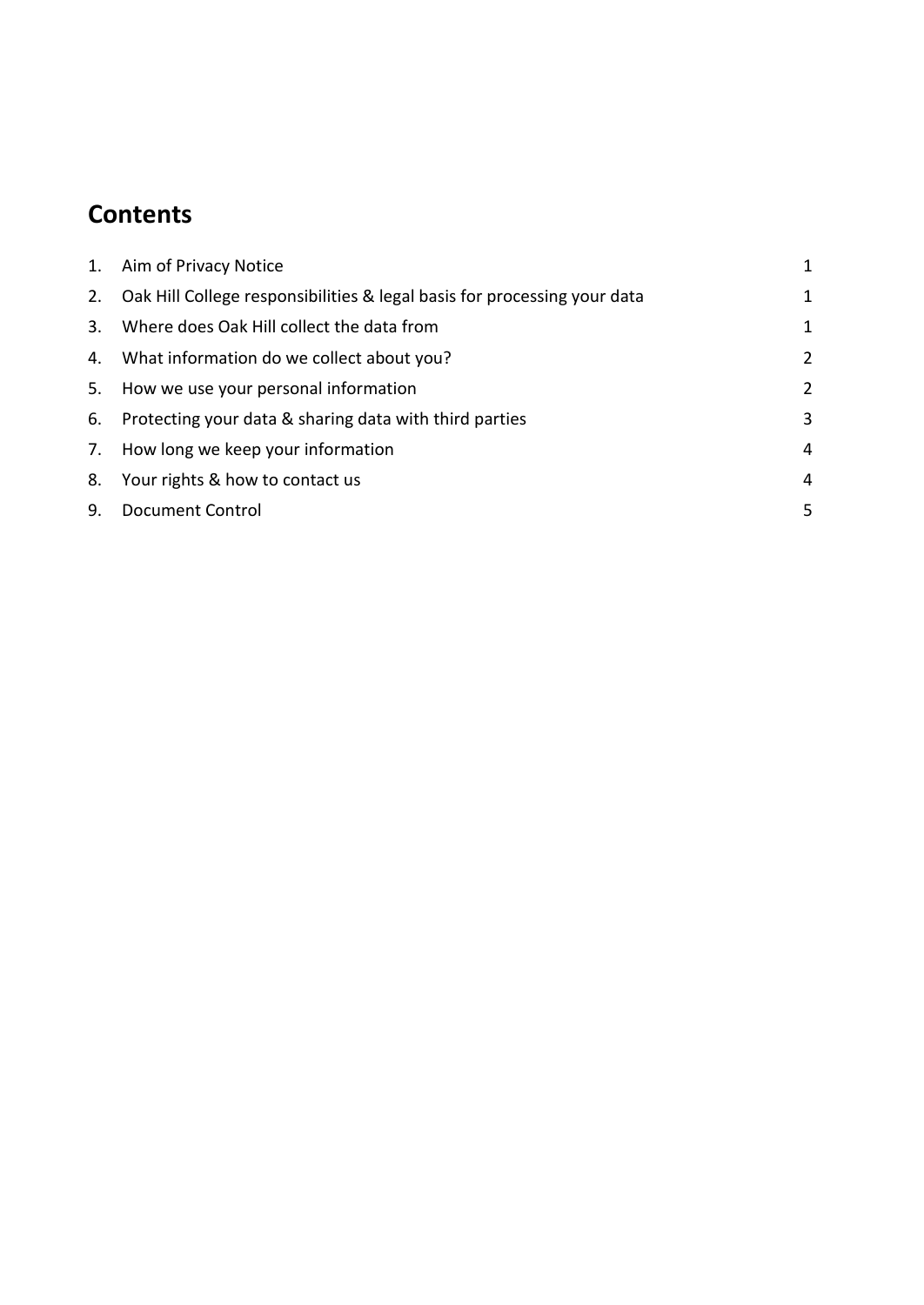## <span id="page-2-0"></span>**1. Aim of Privacy Notice**

Our alumni are extremely important to us, and this Privacy Notice explains how Oak Hill College collects, stores, manages and protects your data. It outlines the types of data that we hold and how we use it to provide services to you. It also outlines what steps you can take if you would like us to change how we use your data or if you would like us to stop using it altogether.

# <span id="page-2-1"></span>**2. Oak Hill College responsibilities & legal basis for processing your data**

The College collects information about you over the course of your time with us. On completion of your course this information is used by us to continue our relationship with you, as alumni.

Oak Hill College is committed to protecting your personal data. We aim to be clear how we use your personal information, and to not do anything with it you would not reasonably expect. We are the data controller for all the personal data we hold and process, including where we use data provided by another data controller.

Your personal data is stored securely with the College's IT network and in accordance with the Data Protection Act 2018. We have appropriate and proportionate security processes and organisational and technical measures in place to help protect your personal information.

Oak Hill College processes the information outlined in this privacy notice in pursuit of our legitimate interests in:

- Communicating with students, staff, alumni, and current and potential supporters
- Providing benefits and services to students, staff, alumni and supporters
- Furthering the College's educational charitable mission (which includes fundraising and securing the support of volunteers)
- Enabling the College to achieve its strategic and operational goals.

We may pursue these legitimate interests by contacting you by telephone, email, post or social media. Information about how you can manage the ways that we contact you, including how to opt out from some or all contact from us, is outlined in 'Your rights' in section 8 below.

Whilst the College relies on legitimate interest as the legal basis for processing, where this is not overridden by the interests and rights or freedoms of the data subjects concerned, it recognises that it is not the only lawful ground for processing data. As such, where appropriate the College will sometimes process your data on an alternative legal basis (for example, because you may have given us consent to do so, or to fulfil contractual obligations we may have).

## <span id="page-2-2"></span>**3. Where does Oak Hill collect the data from**

The vast majority of the information we hold is obtained directly from you. All student names, personal details, academic record and qualifications, contact details and career path are held on the College's student records database and in paper files and are used to create a record for you as an Alumni member.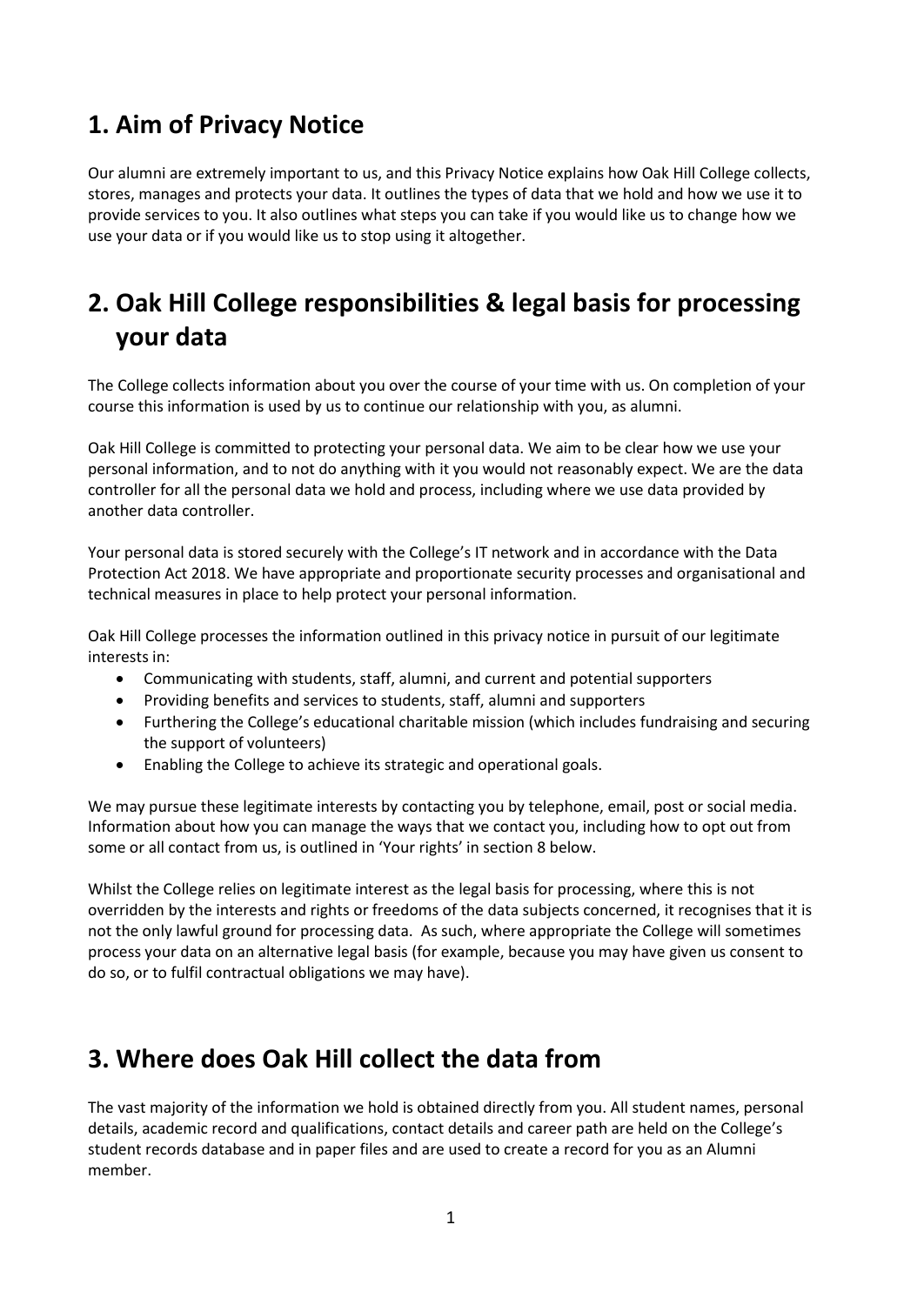The information we hold is obtained directly from you or from the public domain. For example, we obtain personal information from you when you enquire about our activities, register for an event, make a donation to the College or otherwise provide us with personal information. An example of information regarding you from the public domain might be your contact details on your church website.

# <span id="page-3-0"></span>**4. What information do we collect about you?**

Oak Hill College collects information about you when you start to complete your Application Form, and throughout your time at the College.

Oak Hill College maintains a record of all former students and we hold education records in perpetuity.

The personal and sensitive information we will collect and process will include name, date of birth, ethnicity, sex, denomination, medical details declared to the College for educational support, contact details including email address and mobile number. The information we collect might also include career and employment history. If you make a donation to the College, or pledge a donation to the College, we will also record your donation and/or pledge details on your record, including Gift Aid status, where applicable (as required by HMRC).

We will keep a record of contact with you and your attendance at College events or activities. We will also keep a note of any changes you tell us about, including when you change your address, or name. You can keep your personal details up to date by completing a form on the website at bit.ly/oak-hillcontact. However, previous names and addresses will be retained to help us maintain data integrity.

We may also collect information by tracking which pages you visit when you click on links to our website in our emails, and may use this information to personalise the way our websites and emails are presented to you.

#### <span id="page-3-1"></span>**5. How we use your personal information**

We will only process your data for the specific purposes that we tell you and then only to the extent necessary for that specific purpose.

Your personal information will be used to provide any services you have requested and to keep in touch with you as a supporter. We may communicate with you about the following:

- College updates and news
- Publications, including Commentary
- Invitations to events
- Ways to get involved
- **Fundraising**
- Services you have requested or that may be of interest
- Administrative purposes

Unless you have requested otherwise, your data is used and processed for the full range of Alumni and supporter activities and programmes involving academic and administrative departments and all relevant communications, fundraising and marketing activity.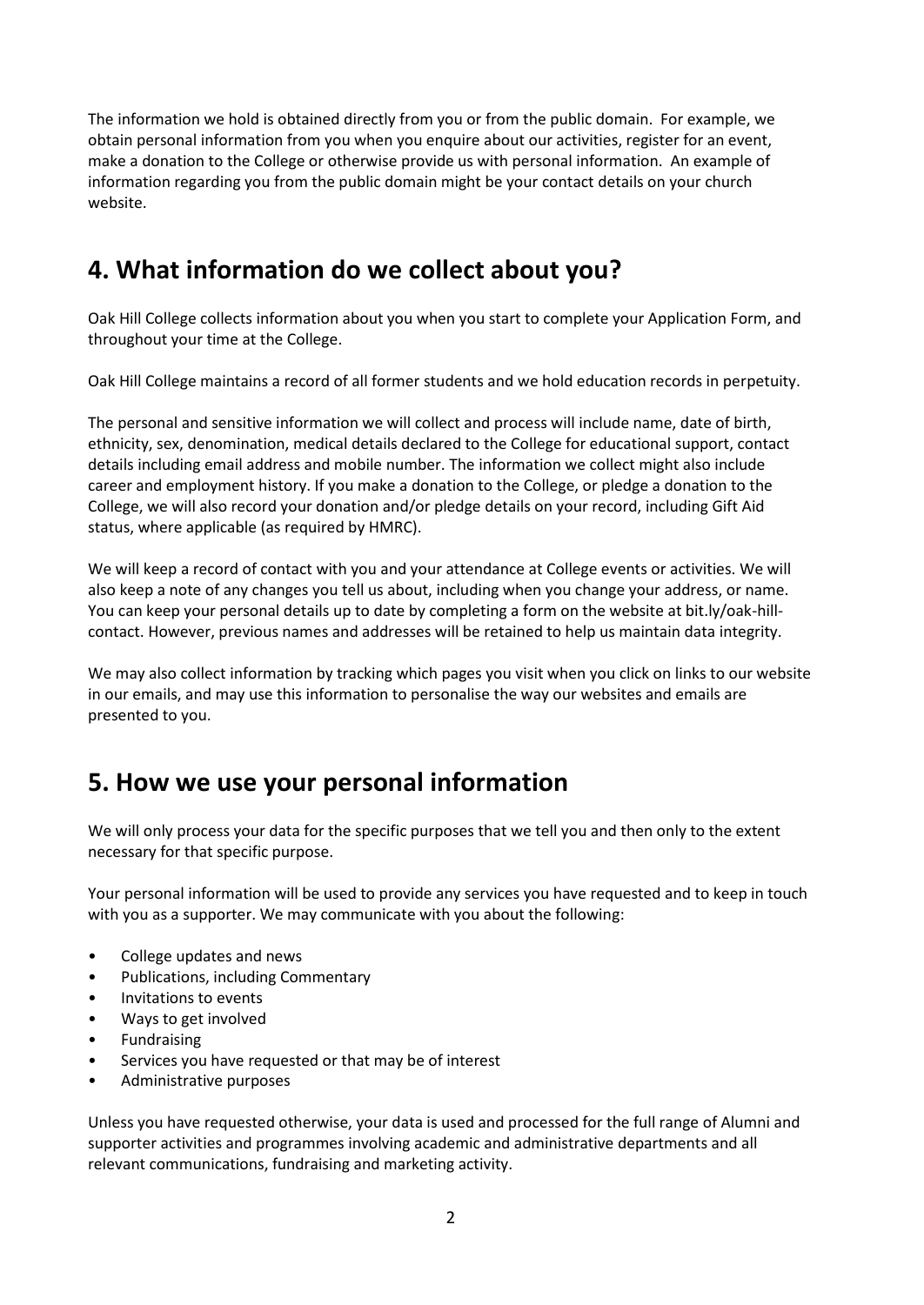Contact details provided directly by you will update any previous details, unless you inform us otherwise.

If you are registered with the Telephone Preference Service (TPS) but provide us with a telephone number we will assume that we have your consent to call you on this number. We will not use any channel of communication which you have not consented to.

Your data will not be disclosed to external organisations other than those acting as agents for the College or where we have a legal responsibility or where you have given your permission to do so. We always make sure there are appropriate controls in place so that your data will remain secure. We will never sell, trade or give away your data.

We may use third-party partners to support the activities described above. If you interact with the College through a third party (for example, via a Charity Giving organisation) then we may obtain information about you from that third party. The receipt of data in this manner is subject to the third party's own privacy policy. A list of parties with whom we partner in this way is available on request. Data obtained in this way is treated no differently to any other once held by the College, and is bound by the terms of this Privacy Notice as soon as it is received.

Tools may be used to help us improve the effectiveness of the College's communications with you, including tracking whether the emails we send are opened and which links are clicked within a message. We monitor (using cookies) website visits and use tools such as Google Analytics to improve our website and services. Further information on cookies, and how to disable them if desired can be found in our Cookie Policy.

We may analyse the personal information we collect to create a profile of your interests and preferences so that we can contact you in the most appropriate way and with the most relevant information. We may also use your data to help plan our supporter engagement activity and fundraising.

## <span id="page-4-0"></span>**6. Protecting your data & sharing data with third parties**

We operate a thorough process for assessing, managing and protecting new and existing systems within the IT network which ensures that they are up to date and secure against threats. Access is restricted to college personnel who need to see the data to carry out their duties at the College. User access rights to the database are restricted according to individual job roles in order to ensure that users only see information relevant to them. This access is reviewed on a regular basis.

Unless we have a legal obligation to do so, we will not disclose your data to individuals, organisations or other entities outside the College other than those which are acting as agents for the College (for example, if we use a company to print and send out publications and event promotions). All external entities with whom data is being processed has to provide sufficient guarantees under the data protection legislation. We will never sell, trade or give away your data.

Although most of the information we store and process stays within the UK, some information may be transferred to countries outside the European Economic Area (EEA). This may occur if, for example, one of our trusted partners' servers are located in a country outside the EEA. Where these countries do not have similar data protection laws to the UK, we will take steps to make sure they provide an adequate level of protection in accordance with UK data protection law.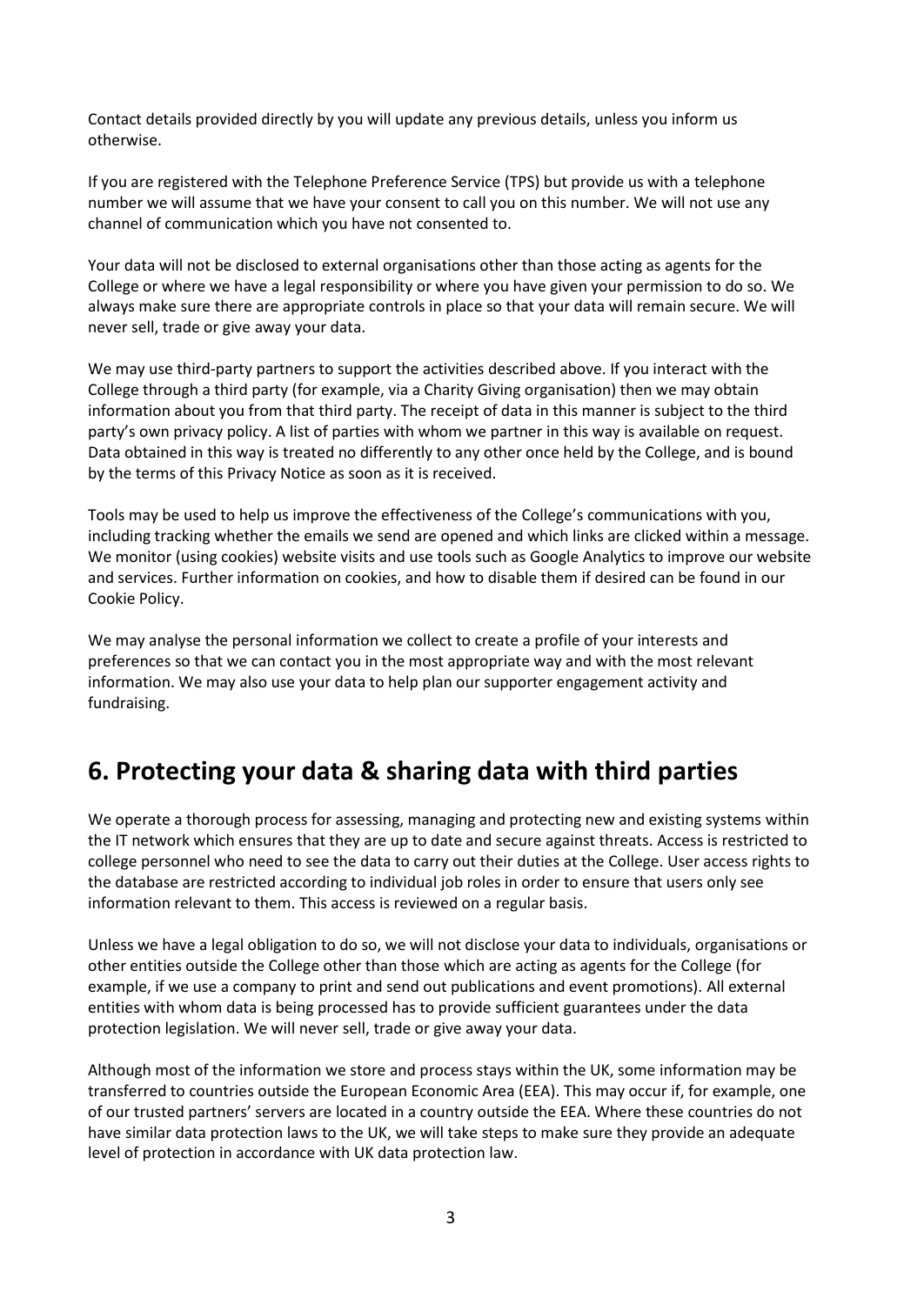We may need to disclose your information to a third party if required by law (for example to law enforcement agencies) or if we have your permission to do so.

As a graduate of Oak Hill College we have a legal obligation to supply some of the information we hold about you to the government via a number of national bodies such as Higher Education Statistics Agency (HESA), the official agency for the collection, analysis and dissemination of quantitative information about higher education in the United Kingdom, and its survey contractors. HESA will treat your data in line with its Collection Notices. HESA produces official statistics and its outputs are regulated by the UK Statistics Authority, which has a direct line of accountability to Parliament.

#### <span id="page-5-0"></span>**7. How long we keep your information**

Oak Hill College considers its relationship with Alumni members and supporters to be lifelong, and we will hold your details until you tell us you no longer wish to hear from us.

Generally, we will process your personal data only as long as is necessary for the purpose(s) for which it was collected. All data is retained for 5 years following graduation. Data related to your studies which is not required beyond this time is destroyed. The College may also decide to archive some data from time to time. Beyond this contact details will be kept for other legitimate reasons unless you inform us otherwise.

#### <span id="page-5-1"></span>**8. Your rights & how to contact us**

We will always try to ensure that the data we hold for you is up to date, reasonable and not excessive. You will always have the right to:

- Be informed as to how we use your data (via this Privacy Notice)
- Access or request a copy of the data we hold about you
- Update, amend or rectify the data we hold about you
- Change your communication preferences at any time to restrict how we process your data, or opt out of some or all communication intended for College Alumni
- Ask us to remove your data from our records
- Withdraw consent, where it is used as a legal basis for processing
- Object to or restrict the processing of your information for any of the purposes outlined above.

If you have any questions about this Privacy Notice, your data rights, or would like to receive a copy of the information we hold about you, please contact the Director of Operations & Finance.

If you have a concern about our handling of personal data, then please contact us, via the Director of Operations & Finance at the address below, so that we can discuss this with you and rectify the situation.

Director of Operations & Finance Oak Hill College Chase Side London, N14 4PS Tel: 020 8449 0467